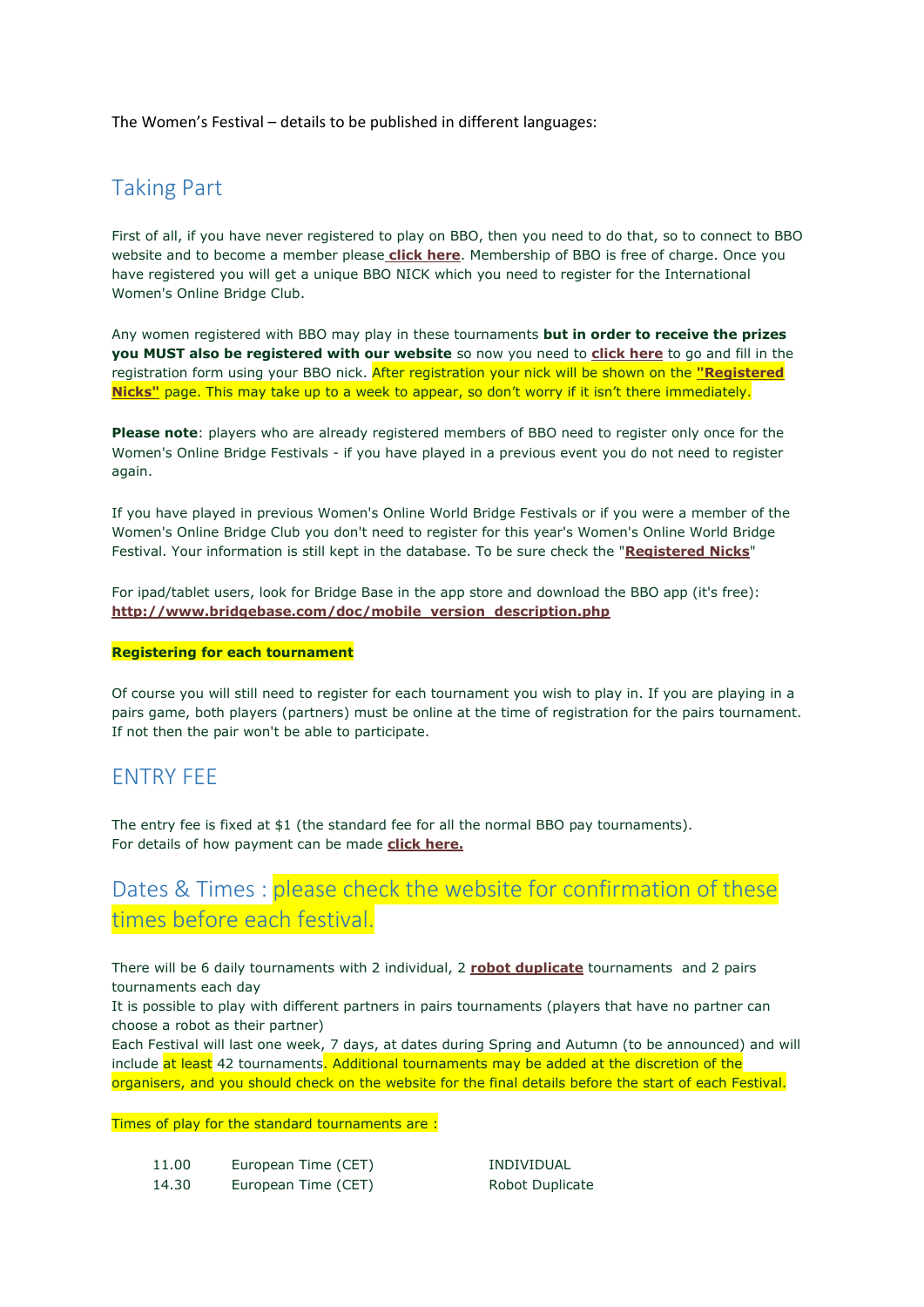| European Time (CET)        | <b>INDIVIDUAL</b> |
|----------------------------|-------------------|
| European Time (CET)        | <b>PAIRS</b>      |
| European Time (CET)        | <b>PAIRS</b>      |
| European Time (CET)        | Robot Duplicate   |
| New York Time (EDT)        | <b>INDIVIDUAL</b> |
| New York Time (EDT)        | Robot Duplicate   |
| New York Time (EDT)        | <b>INDIVIDUAL</b> |
| New York Time (EDT)        | <b>PAIRS</b>      |
| New York Time (EDT)        | <b>PAIRS</b>      |
| New York Time (EDT)        | Robot Duplicate   |
| New South Wales, Australia | <b>INDIVIDUAL</b> |
| New South Wales, Australia | Robot Duplicate   |
| New South Wales, Australia | <b>INDIVIDUAL</b> |
| New South Wales, Australia | <b>PAIRS</b>      |
| New South Wales, Australia | <b>PAIRS</b>      |
| New South Wales, Australia | Robot Duplicate   |
|                            |                   |

This schedule is based on Italian local-time (CEST), New York Time (EDT) and New South Wales, Australian Time, so times will vary in other time-zones. For a list of the times of the tournaments in different places, **[click here](http://www.timezonecheck.com/)**.

10 Boards will be played in each tournament. To see the rankings of all the tournaments, the score sheets of the hands and the "bridge movie" (the bidding/play history for a deal) of each hand click on the **[BBO Website](http://webutil.bridgebase.com/v2/tarchive.php?m=h&h=women_fes)**.

### Awards

### Please note:

The best 10 results obtained by a player will be used to determine the overall ranking (instead of taking into account all their results)

## The Awards and Prizes are as follows:

#### The winner

"There is normally a main prize awarded to the overall winner, enabling her to play in a major European or World Championship with the partner of her choice, and this will be publicised for each individual Festival at the time"

### BBO Awards

A) Lucky draws and fun prizes.

All participants can win lucky and fun prizes that are not skill based - the only condition is to participate!

| B) Final ranking awards: \$160 | C) Tournament awards (fixed prizes, not field-size based)     |  |
|--------------------------------|---------------------------------------------------------------|--|
|                                | BB\$ prizes will be also be assigned in EVERY TOURNAMENT from |  |
|                                | the first to the very last:                                   |  |
| 1st place: BB\$ 50             | <b>Pairs</b> (if human+robot, human wins full prize):         |  |
| 2nd place: BB\$ 30             | 1st place: BB\$ 6                                             |  |
| 3rd place: BB\$ 20             | 2nd place: BB\$ 4                                             |  |
| 4th & 5th place: BB\$ 10       | 3rd place: BB\$ 2                                             |  |